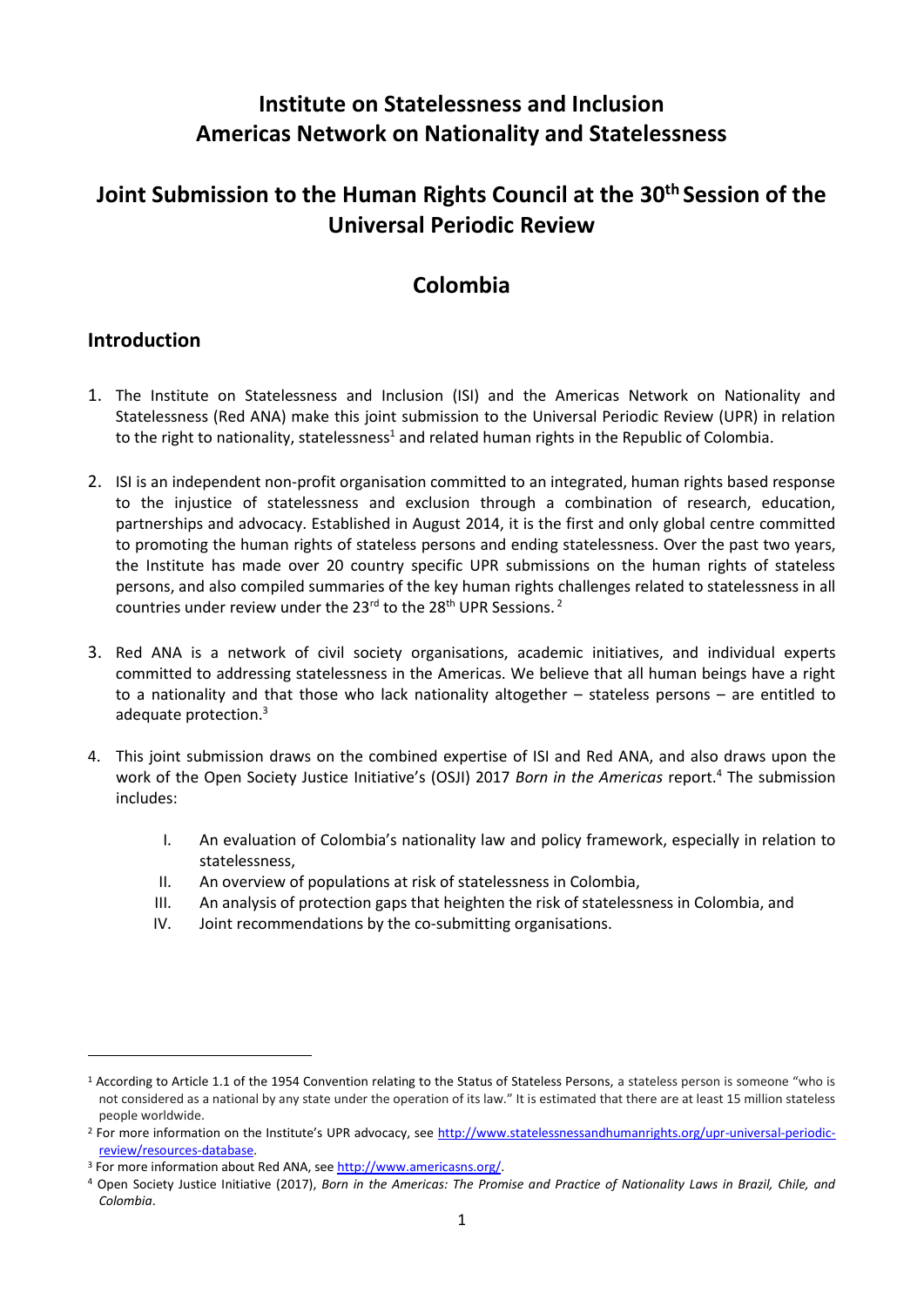### **The Universal Periodic Review of Colombia under the First and Second Cycles (2008 and 2013)**

- 5. Colombia was subject to the UPR in 2008 during the Third Session of the First Cycle and again in 2013 during the Sixteenth Session of the Second Cycle. Colombia was subject to a recommendation that was relevant to the right to nationality and statelessness in each of these Cycles. In the First Cycle, the Czech Republic recommended that Colombia 'Adopt measures ensuring effective national birth registration, including through programmes of mobile registration units and registration of those without documentation'.<sup>5</sup> Although Colombia accepted the recommendation, as this joint submission makes clear, Colombia needs to engage in further work to fulfil this recommendation. During the Second Cycle, the Republic of Ecuador recommended that Colombia 'Become a party of the international instruments of protection and promotion of human rights still pending ratification, as appropriate, such as the 1961 Convention on the Reduction of Statelessness.<sup>16</sup> Colombia also accepted this recommendation,<sup>7</sup> and must be commended for acceding to the 1961 Convention on the Reduction of Statelessness in 2014.<sup>8</sup> It must be pointed out, however, that Colombia has only signed, but not yet ratified the 1954 Convention relating to the Status of Stateless Persons.<sup>9</sup>
- 6. Other recommendations, which are pertinent to populations at risk of statelessness in Colombia, were also put forth during previous UPR sessions. These include adopting all necessary measures to: protect children and their human rights; protect against human trafficking; establish a stronger government presence in rural areas; and improve the quality of life of vulnerable groups, such as Indigenous Peoples and Afro-Colombians. As described further below, individuals at heightened risk of statelessness in Colombia include children born of undocumented parents, indigenous persons and individuals of African descent, as well as those born in rural areas where access to government resources is lacking. All such groups may face challenges in confirming or accessing their Colombian nationality. Moreover, and as various reports point out, those who are (at risk of being) stateless are vulnerable to human trafficking. <sup>10</sup> Minorities, including indigenous persons and those of African descent, can be at heightened risk of trafficking in the Colombian case.<sup>11</sup>

#### **Colombia's International Obligations**

-

7. Colombia is a signatory to, but has not yet ratified, the 1954 Convention relating to the Status of Stateless Persons. Despite its non-ratification of the 1954 Convention, Colombia considers the 1954 Convention applicable to issues of statelessness within its own national legal framework.<sup>12</sup> On 15 August 2014 Colombia ratified the 1961 Convention on the Reduction of Statelessness, commendably following through with a pledge that it had made to do so. Of note, it placed a reservation on Article 14

<sup>5</sup> UNGA, *Report of the Working Group on the Universal Periodic Review: Colombia*, A/HRC/10/82, 9 Jan. 2009, para. 62.

<sup>6</sup> UNGA, *Report of the Working Group on the Universal Periodic Review: Colombia*, A/HRC/24/6, 4 July 2013, para. 116.1.

<sup>7</sup> UNGA, *Report of the Working Group on the Universal Periodic Review: Colombia*, A/HRC/24/6/Add.1, 19 July 2013, p. 2. <sup>8</sup> Convention on the Reduction of Statelessness, 1961, [http://www.unhcr.org/en-](http://www.unhcr.org/en-us/protection/statelessness/3bbb286d8/convention-reduction-statelessness.html)

us/protection/statelessness/3bbb286d8/convention-reduction-statelessness.html.<br>Convention relating to the Status of Stateless Per Convention relating to the Status of Stateless Persons, 1954, [http://www.unhcr.org/en](http://www.unhcr.org/en-us/protection/statelessness/3bbb25729/convention-relating-status-stateless-persons.html)[us/protection/statelessness/3bbb25729/convention-relating-status-stateless-persons.html.](http://www.unhcr.org/en-us/protection/statelessness/3bbb25729/convention-relating-status-stateless-persons.html) 

<sup>10</sup> See, for example, Anne T. Gallagher (2010), *The International Law of Human Trafficking*. Cambridge: Cambridge University Press, pp.158-9; and Conny Rijken, Laura van Waas, Martin Gramatikov and Deirdre Brennan (2015), 'The Nexus between Statelessness and Human Trafficking in Thailand.' The Netherlands: Wolf Legal Publishers.

<sup>11</sup> For instance, in its most recent evaluation of Colombia, the Human Rights Committee reported, 'human trafficking, including internal trafficking, persists, particularly to the detriment of vulnerable persons such as children, Afro-Colombians and indigenous peoples.' Human Rights Committee, Concluding observations on the seventh periodic report of Colombia, CCPR/C/COL/CO/7, 17 November 2016, para. 26.

<sup>12</sup> Open Society Justice Initiative (2017), *Born in the Americas: The Promise and Practice of Nationality Laws in Brazil, Chile, and Colombia*, p. 66.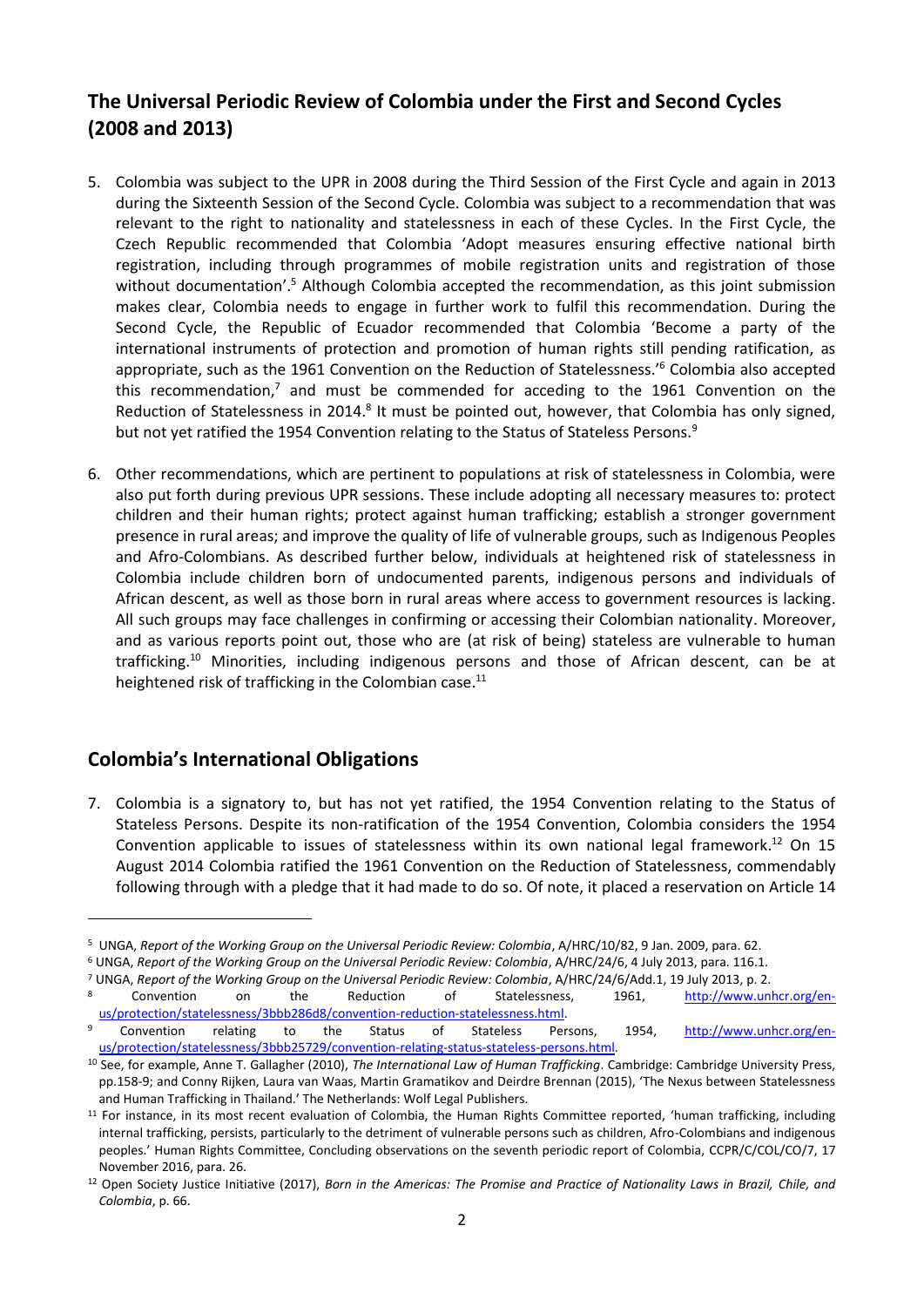of the 1961 Convention, stating that it 'does not recognize the jurisdiction of the International Court of Justice with regard to the disputes that may arise between Contracting States concerning the interpretation or application of the Convention.'

- 8. Colombia is also a party to core human rights treaties that include provisions related to statelessness and/or nationality, such as the International Covenant on Civil on Political Rights (ICCPR, 1966), the Convention on the Elimination of All Forms of Racial Discrimination (CERD, 1965), the Convention on the Elimination of All Forms of Discrimination against Women (CEDAW, 1979), the Convention on the Rights of the Child (CRC, 1997), the Convention on the Protection of the Rights of All Migrant Workers and Their Families (CMW 1990) and the Convention on the Rights of Persons with Disabilities (CRPD, 2006). In addition to guarantees of the right to nationality, both the ICCPR and CRC contain provisions that oblige Colombia to ensure the *timely* birth registration of *every* child *immediately* after birth. Notably, Colombia made no reservations to provisions on the right to a nationality or to an identity found in any of these treaties.
- 9. Colombia is also a signatory to the American Convention on Human Rights, which recognises each person's human right to nationality (Article 20).<sup>13</sup> As explained below, Colombia does not adequately comply with Article 20.2, which requires that that 'Every person has the right to the nationality of the state in whose territory he was born if he does not have the right to any other nationality.'
- 10. Colombia has been an active supporter of addressing statelessness regionally, proposing Resolution 2665 on the Prevention and Reduction of Statelessness and Protection of Stateless Persons in the Americas (2011)<sup>14</sup> and Resolution 2826 on the Prevention and Reduction of Statelessness and Protection of Stateless Persons in the Americas (2014)<sup>15</sup> to the Permanent Council of the Organization of American States (OAS).
- 11. Colombia was also one of 28 countries that adopted the 2014 Brazil Declaration and Plan of Action, which includes a chapter specifically directed toward addressing statelessness in the region.<sup>16</sup> As such, Colombia has agreed to accede to the 1954 statelessness convention, establish a statelessness determination procedure, facilitate the naturalisation procedure of stateless persons and facilitate the confirmation of nationality, among other measures. As this joint submission indicates, Colombia has yet to follow through with the implementation of many of these recommendations.

#### **Colombia's Nationality Law Framework**

1

12. Colombia allows for both *jus sanguinis* (nationality by descent) and conditional *jus soli* (nationality by birth on the territory) citizenship acquisition. Thus, children born abroad to Colombian parents are entitled to obtain Colombian citizenship at birth and, as long as a non-Colombian parent can establish valid residency in Colombia, a child born on Colombian soil is entitled to acquire Colombian citizenship as well. As this submission illustrates, however, children born of Colombian nationals who fled during the decades-long armed conflict between the State and the Fuerzas Armadas Revolucionarias Colombianas (FARC) have not always been able to access Colombian nationality. Furthermore, and as explained below, there are obstacles that hinder specific populations born on the territory from having their right to a nationality fulfilled via *jus soli*.

<sup>13</sup> American Convention on Human Rights, 'Pact of San Jose, Costa Rica' (1969), http://www.oas.org/dil/treaties B-32 American Convention on Human Rights.htm.

<sup>&</sup>lt;sup>14</sup> Resolution is available at [https://www.oas.org/dil/AG-RES\\_2665\\_XLI-O-11\\_eng.pdf.](https://www.oas.org/dil/AG-RES_2665_XLI-O-11_eng.pdf)

<sup>15</sup> Resolution is available at [http://www.oas.org/en/sla/dil/docs/AG-RES\\_2826\\_XLIV-O-14.pdf.](http://www.oas.org/en/sla/dil/docs/AG-RES_2826_XLIV-O-14.pdf)

<sup>&</sup>lt;sup>16</sup> The declaration in full is titled, "A Framework for Cooperation and Regional Solidarity to Strengthen the International Protection of Refugees, Displaced and Stateless Persons in Latin America and the Caribbean" [http://www.acnur.org/t3/fileadmin/Documentos/BDL/2014/9865.pdf.](http://www.acnur.org/t3/fileadmin/Documentos/BDL/2014/9865.pdf)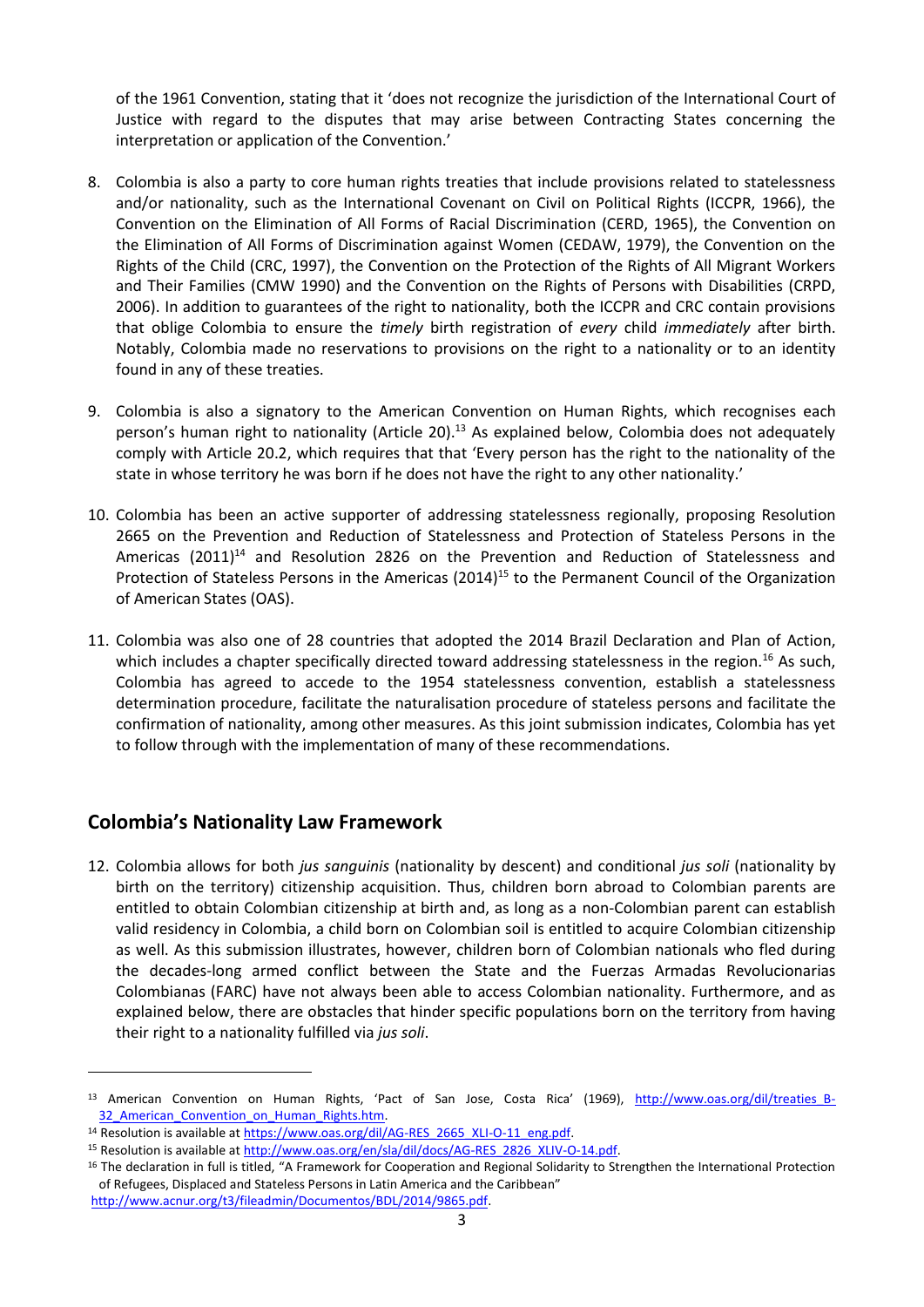- 13. According to Colombian nationality law, *jus domicili* is a key factor in being able to acquire Colombian citizenship for those born on the territory. *Jus domicili* under Colombian laws consists of proof of residency and the intent to remain in the country. Noncitizens can establish such intent through possession of resident and non-resident visas. Colombian authorities accept several categories of foreign persons who hold non-resident, or temporary visas, as meeting the *jus domicili* condition: 17 students, workers, and retirees; members of faith-based organizations or religious orders recognised by the State; individuals who enter as a partner or an owner of a company; people receiving medical treatment; refugees; the partner of spouse of a Colombian citizen; and persons who enter to engage in independent trade.
- 14. Importantly, Law 962 of 2005,<sup>18</sup> stipulates that the Colombian State does not require proof of residency if a child is born to noncitizens who are unable to transmit their own nationality. While this is an important safeguard to protect children against being born into statelessness, as explained below, it has its limitations and does not adequately safeguard against statelessness in practice.

#### **Populations at Risk of Statelessness**

- 15. Article 1.1 of the 1954 Convention relating to the Status of Stateless Persons defines a stateless person as someone "who is not considered as a national by any State under the operation of its law." This definition is part of customary international law and has been authoritatively interpreted by UNHCR as requiring "a careful analysis of how a State applies its nationality laws in an individual's case in practice and any review/ appeal decisions that may have had an impact on the individual's status. This is a mixed question of fact and law."<sup>19</sup> Notwithstanding reports that Colombia has no significant population at risk of statelessness,<sup>20</sup> or that the Office of the High Commissioner for Refugees (UNHCR), which has the mandate for the identification and protection of stateless persons and the prevention and reduction of statelessness globally, does not list statelessness as a key priority for its 2017 within country operations, $21$  numerous populations are at risk of statelessness in Colombia. These populations are not mutually exclusive. Individuals may fall within several of these at-risk groups, which include:
- 16. Displaced Persons: In 2017, Colombia has more than 7 million Internally Displaced Persons (IDPs) within its borders,<sup>22</sup> the majority of whom are indigenous peoples, persons of African descent, and people who originally resided in rural areas. IDPs, while not necessarily stateless, can be at risk of statelessness as they are often unable to confirm their Colombian nationality for several reasons. First, when IDPs flee conflict, they are typically unable to secure their Colombian identity documents prior to flight, thereby making it difficult to pass on their Colombian citizenship to their offspring via *jus sanguinis*. Second, IDPs are not always in a position to access Civil Registries in conflict zones, again making their ability to acquire the necessary Colombian identity documents to pass on citizenship to their own children difficult. Third, some IDPs have taken the next step of fleeing across an international border – thus becoming refugees. In such contexts, the births of their children often go unregistered because they find themselves in a similar, rural institutional setting as they were in Colombia, where civil registry services are lacking.<sup>23</sup>

<sup>17</sup> In March 2015, the Civil Registry enacted Regulation 059, which instructed registrar offices to treat documents from persons within these populations as proof of domicile.

<sup>18</sup> Law 962 is available at http://www.refworld.org/pdfid/522717bd4.pdf.

<sup>19</sup> UN High Commissioner for Refugees (UNHCR), *Handbook on Protection of Stateless Persons*, 30 June 2014, available at: [http://www.refworld.org/docid/53b676aa4.html,](http://www.refworld.org/docid/53b676aa4.html) para 23.

<sup>&</sup>lt;sup>20</sup> See information fro[m http://reporting.unhcr.org/node/2542.](http://reporting.unhcr.org/node/2542)

<sup>&</sup>lt;sup>21</sup> See UNHCR's 2017 Key Priorities in Colombia at [http://reporting.unhcr.org/node/2542?y=2017#year.](http://reporting.unhcr.org/node/2542?y=2017#year)

<sup>22</sup> Information from UNCHR's 2017 Colombia Populations Trends, available at: [http://reporting.unhcr.org/node/2542?y=2017#year.](http://reporting.unhcr.org/node/2542?y=2017#year) <sup>23</sup> Refer to Red ANA's video, 'La apatridia en Colombia' by Monica Jimenez Amorocho, available at [http://www.americasns.org/video/.](http://www.americasns.org/video/)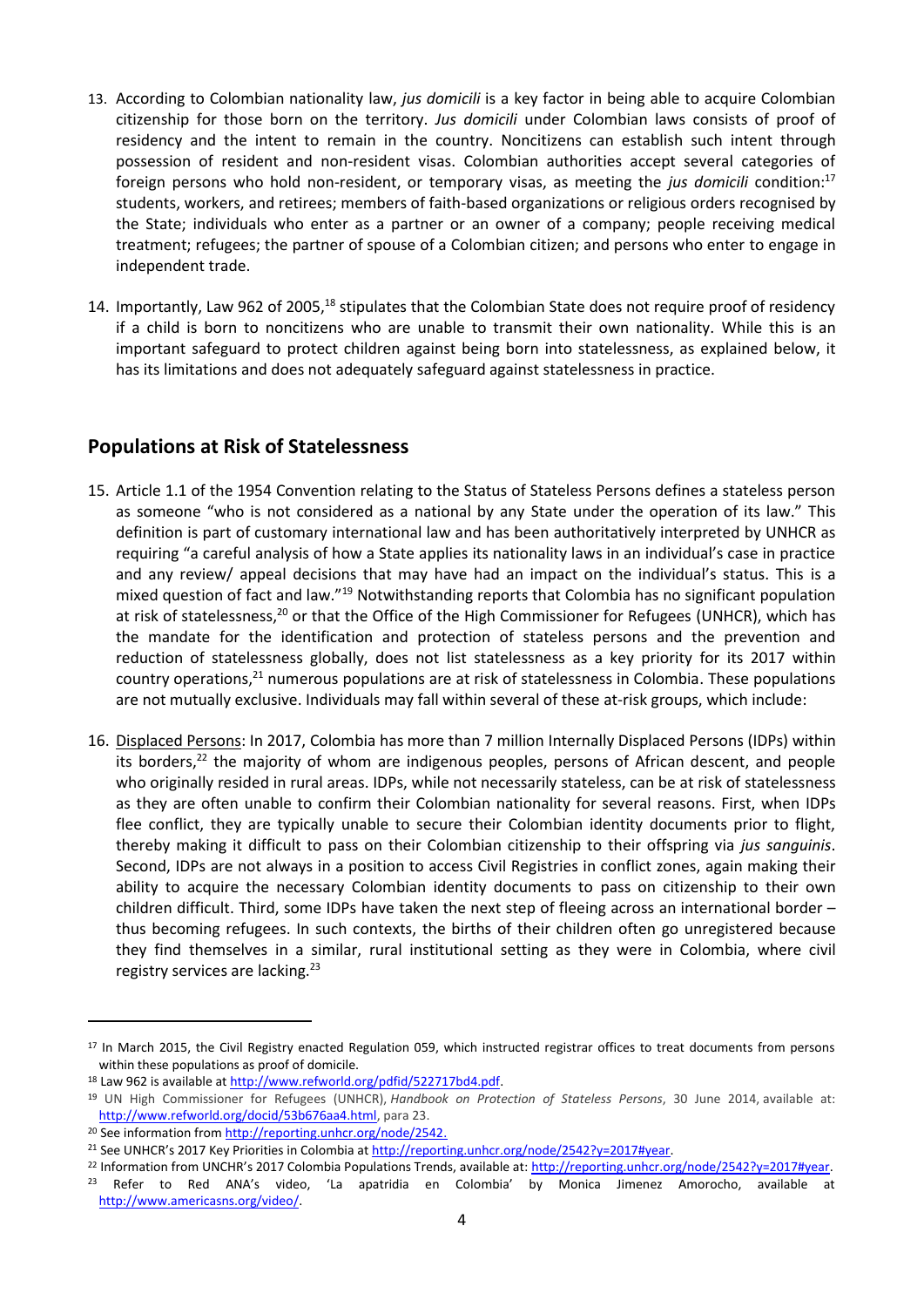- 17. Among the displaced populations, ethnic minorities, including indigenous peoples and Afro Colombians, have been disparately affected by the impact of the armed conflict due to long-standing structural discrimination. They are therefore at a heightened risk of statelessness.
- 18. Returnees: Colombians who fled the decades-long internal conflict and who have now returned to Colombia face the obstacle of having to secure confirmation of their Colombian nationality. As UNHCR points out, 'a significant number of Colombians born in neighbouring countries whose births were not registered due to their irregular migration status' are now 'in need of confirming their Colombian nationality.<sup>'24</sup> Children born to returnees who have been unable to confirm their Colombian nationality are obviously at a heightened risk of statelessness. It is important to note however, that the Colombian government has demonstrated flexibility in the evidentiary requirements required of Colombian returnees from Venezuela.<sup>25</sup>
- 19. Indigenous Peoples: Indigenous Colombians often face a triple threat of being at risk of statelessness. Many groups live in remote or rural areas where access to civil registry services is lacking and they have also been the primary group affected by the decades-long armed conflict (rendering them the largest IDP group). Moreover, language and cultural barriers often hinder their ability to secure the necessary Colombian identity and nationality documents, an issue that 'the country has not specifically addressed.'<sup>26</sup> Various reports describe how the Wayuu indigenous community, who live on the border between Colombia and Venezuela, is particularly affected by lack of proof of Colombian citizenship, undermining their exercise of their right to nationality. 27
- 20. Rural populations: Rural populations often lack the necessary institutional resources to access civil registries that could provide confirmation of their Colombian nationality. Moreover, civil registry officers posted in these areas often lack the necessary training to implement Colombian nationality law and policies and are also insufficiently trained on the issue of statelessness. That the Colombian State has been unable to provide sufficient institutional resources in this regard demonstrates that it has not yet met the recommendation made by the Czech Republic during the First Cycle that it 'Adopt measures ensuring effective national birth registration, including through programmes of mobile registration units.'
- 21. Undocumented Migrants: Despite the commendable flexibility the Colombian State has demonstrated in its acceptance of a range of residency statuses to provide proof of domicile, thereby allowing for the passing of nationality via *jus soli,* children born of undocumented parents are at risk of being born into statelessness. Children born on Colombian soil to parents in an irregular migratory situation do not have automatic access to Colombian nationality. A prime example of a group that has been affected by this protection gap is children born of undocumented Cubans on Colombian territory. Cubans in an irregular migratory position are the largest population of such migrants in Colombia. As Cubans in an irregular migratory situation, they do not have the permission of the Cuban government to be overseas. They therefore have problems in accessing Cuban nationality via descent. Since they are born in Colombia to parents without a residency permit, they are also unable to secure Colombian citizenship via *jus soli*. They are consequently at a heightened risk of statelessness.<sup>28</sup>

<sup>&</sup>lt;sup>24</sup> Quote from UNCHR's 2017 Colombia Populations Trends, available at: [http://reporting.unhcr.org/node/2542?y=2017#year.](http://reporting.unhcr.org/node/2542?y=2017#year)

<sup>25</sup> Open Society Justice Initiative (2017), *Born in the Americas: The Promise and Practice of Nationality Laws in Brazil, Chile, and Colombia*, p. 74.

<sup>26</sup> Ibid., p. 77.

<sup>27</sup> Ibid., p. 78; see also OSJI (2017), 'On Venezuela's Border with Colombia, the Need for Papers Threatens an Indigenous Way of Life,' [https://www.opensocietyfoundations.org/voices/venezuelas-border-colombia-need-papers-threatens-indigenous-way-life.](https://www.opensocietyfoundations.org/voices/venezuelas-border-colombia-need-papers-threatens-indigenous-way-life)

<sup>&</sup>lt;sup>28</sup> For more information on the case of children born of Cubans in an irregular migratory situation, refer to Red ANA's webinar on statelessness in Colombia (fn. 22).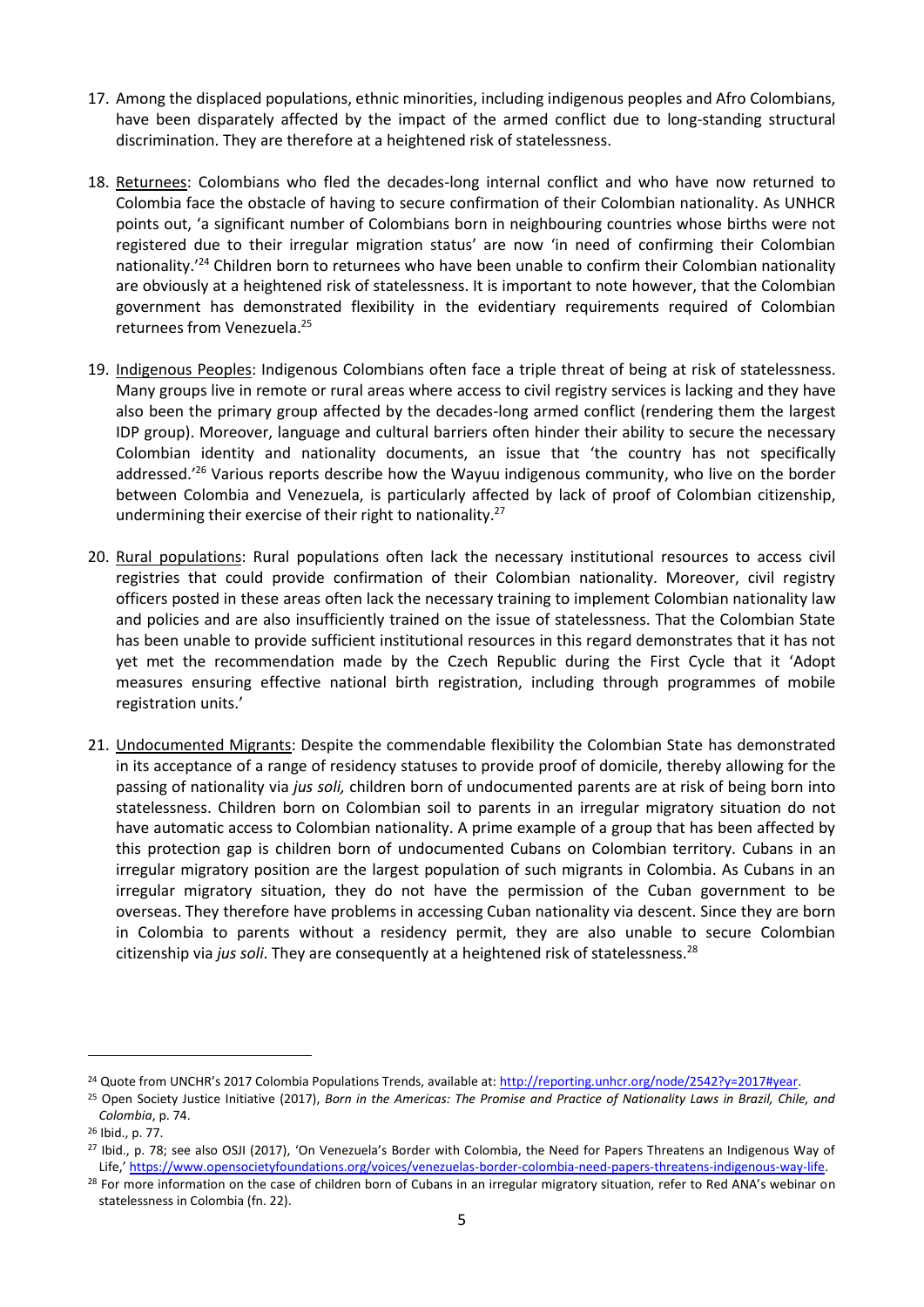#### **Factors Heightening the Risk of Statelessness**

- 22. Non-automatic and discretionary naturalisation procedure: Children born in Colombia to parents who are unable to pass on their citizenship via *jus sanguinis* are permitted to naturalise as Colombian nationals. Although Law 962 of 2005 makes an exception to Colombia's *jus domicili* provision if a child is born to noncitizens that are unable to transmit their own nationality, several problems arise in the implementation of this provision. First, the law requires that the Colombian-born child's parents prove that they are unable to transmit their nationality to their child in order for the latter to begin the naturalisation process. This entails securing proof from their country of nationality's diplomatic mission that they cannot pass on their citizenship via descent. Parents who cannot access their country's diplomatic mission, or who face an uncooperative diplomatic mission, will not be able to provide said proof of non-transmission. It is possible that children born of noncitizens, such as those noted in the Cuban case earlier, could face obstacles in securing access to their parents' nationality. Therefore the lack of an exception to this statelessness safeguard, in situations where the parent is unable to fulfil this condition, places the child at risk of statelessness, in violation of his or her right to acquire a nationality.
- 23. Second, the application to naturalise is an online procedure<sup>29</sup> that requires applicants to provide information from a government issued identity document. Individuals who do not have readily available access to the internet, or who are undocumented, are thereby placed at a disadvantage in the naturalisation application procedure.
- 24. Third, the fee to process the application for naturalisation is high and cannot be waived. This fee, due at the time of application, may pose a substantial burden for low-income parents and consequently hinder their ability to file their child's application for naturalisation. It is of note that although the Colombian legal framework does not permit naturalisation requirements to be waived for children born in Colombia who would otherwise be stateless, the Ministry of Foreign Affairs has stated it could waive certain naturalisation requirements on a case-by-case basis.<sup>30</sup> This process, however, is ad hoc in nature.
- 25. It is thus clear that Colombia's safeguard against childhood statelessness is non-automatic and discretionary, posing protection problems. Consequently, the safeguard falls short of Colombia's obligations under Articles 2 (non-discrimination), 3 (best interests of the child) and 7 (right to acquire a nationality) of the Convention on the Rights of the Child. Furthermore, it poses significant problems related to rights enjoyment into adulthood. Individuals who acquire Colombian citizenship via naturalisation, despite birth on Colombian soil, do not enjoy the same political rights as persons who acquire Colombian citizenship through *jus soli*.
- 26. Lack of institutional capacity: the Colombian State's inability to comprehensively provide access to civil registry services, especially to those populations living in remote areas or who have fled their homes and had to internally relocate, continues to pose problems. Without access to identity documents, individuals are at risk of being unable to confirm their Colombian nationality. Similarly, the Colombian State, despite issuing directives to relax certain evidentiary requirements (such as those for returnees from Venezuela) has been unable to adequately disseminate these policies to all of its local registry offices. On a positive note, Colombia offers an appeals process for individuals denied identity documents. People denied documents may present an administrative appeal before the government authority that denied them their documents and then appeal to the administrative courts if the denial continues.

**.** 

<sup>&</sup>lt;sup>29</sup> Colombian authorities do not prohibit the use of paper applications for citizenship, but they do not provide publically accessible information on how individuals can go about applying for Colombian citizenship in this way. Additionally, some discretion is introduced into the non online procedure as it requires the applicant to know whom to reach in the Ministry of Foreign Affairs for assistance.

<sup>30</sup> OSJI (2017), *Born in the Americas*, p.71.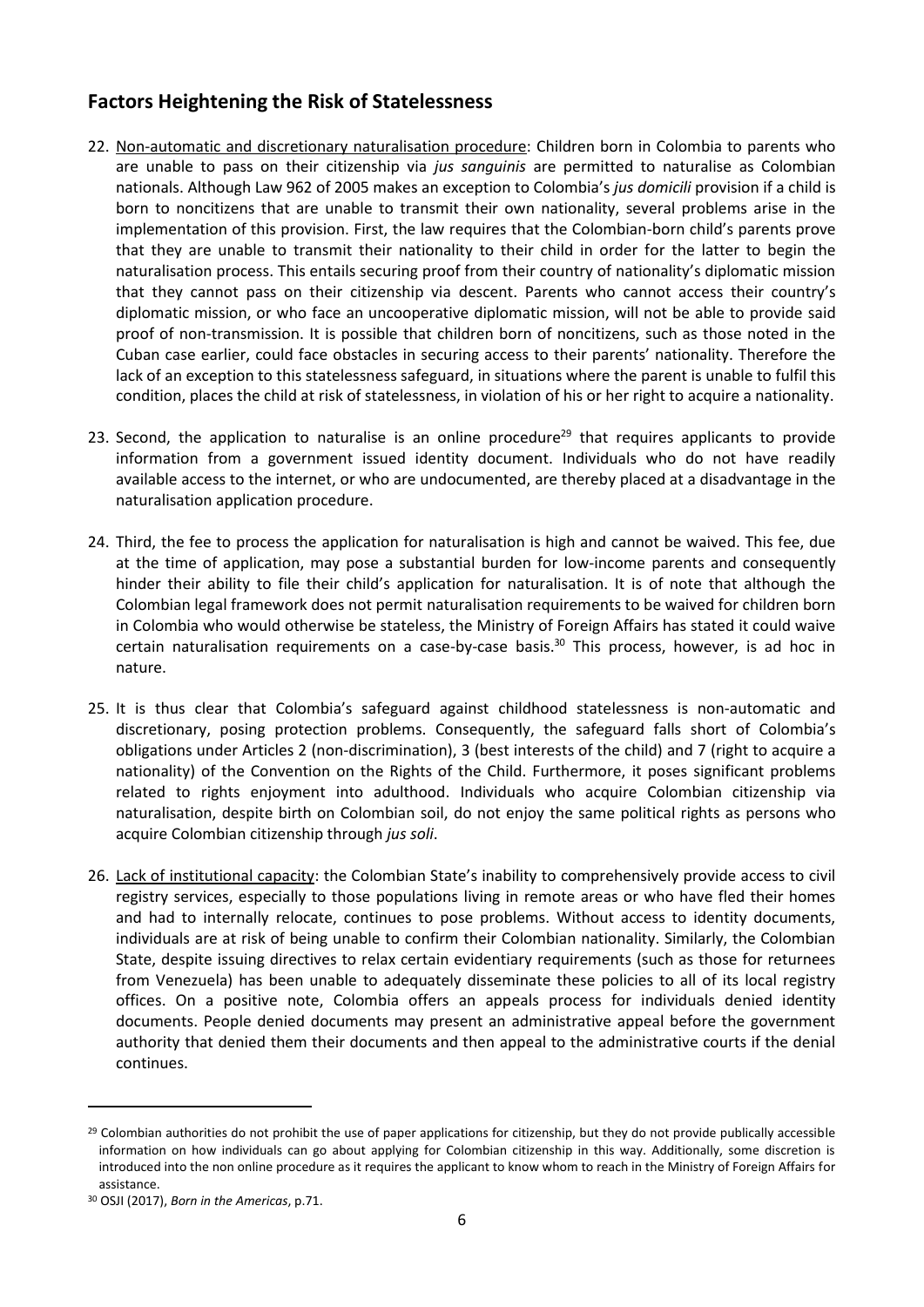- 27. Discrimination: Discrimination in access to nationality is one of the key risk factors for statelessness globally.<sup>31</sup> The Committee on the Rights of the Child recently observed that discrimination continues to pose a problem for indigenous and Afro-Colombian children who 'continue to face discrimination and numerous challenges in accessing...civil registration services and justice.<sup>'32</sup> Although lack of documentation does not equate to statelessness, birth registration and other government-issued nationality documentation plays an essential role in nationality confirmation. Without proof of citizenship in a State, a child's rights to healthcare, an education, family unity, an identity, access to justice, and a nationality, among a host of other rights, is placed in jeopardy. Furthermore, it is of note that even when minorities are able to document their nationality, they 'face a greater risk of having their nationality disputed.'<sup>33</sup>
- 28. Lack of a formal statelessness determination procedure: While Colombia has an obligation to ensure that all persons who have a right to Colombian nationality can exercise this right without any impediment, it should also implement a dedicated statelessness determination procedure to ensure that all stateless persons who live in Colombia (and who do not have a right to Colombian nationality) are identified, protected and offered pathways to facilitated naturalisation.
- 29. However, Colombia does not at present have a specific procedure for the determination of statelessness. The identification of stateless persons is critical in a country's ability to guarantee the rights of stateless persons living within its borders. Although, as noted earlier, Colombia has not yet ratified the 1954 Convention, the government has made clear that the convention's provisions are part of its own national legal framework when it comes to statelessness. Thus, Colombia has the obligation to 'identify stateless persons in order to accord them appropriate standards of treatment under the Convention.'<sup>34</sup> A formal statelessness determination procedure would offer the most effective means to protect the rights of stateless persons who do not have the right to Colombian nationality, and would assist the State in its implementation of its statelessness safeguard.<sup>35</sup> It would also allow Colombia to better understand the extent of statelessness on its territory and to better monitor the status and treatment of stateless persons.<sup>36</sup>
- 30. In order to determine statelessness in full accordance with the 1954 Convention, a statelessness determination procedure should, according to the UNHCR Handbook on Protection of Stateless Persons, be simple, accessible to everyone within the territory, and be fair and efficient.<sup>37</sup> The procedure should be formalised in law and observe due process guarantees.<sup>38</sup> In compliance with these standards, Colombia's statelessness determination procedure should provide for a shared burden of proof, the standard of proof should be reduced and applicants should be offered an individual

<sup>&</sup>lt;sup>31</sup> De Chickera, Amal and Joanna Whiteman, 'Addressing statelessness through the rights to equality and non-discrimination' in Laura van Waas L and Melanie Khanna (eds), *Solving Statelessness,* Wolf Legal Publishers, 2016, p. 100; see also Manly, Mark (2007), 'The Spirit of Geneva – Traditional and New Actors in the Field of Statelessness,' *Refugee Survey Quarterly* 26(4): 255-261, p. 256.

<sup>32</sup> *Committee on the Rights of the Child,* Concluding observations on the combined fourth and fifth periodic reports of Colombia, CRC/C/COL/CO/4-5, 6 March 2015, para. 55

<sup>33</sup> U.N. Human Rights Council, *Impact of the Arbitrary Deprivation of Nationality on the Enjoyment of the Rights of Children Concerned, and Existing Laws and Practices on Accessibility for Children to Acquire Nationality, Inter Alia, of the Country in Which They Are Born, If They Otherwise Would Be Stateless*, 16 December 2015 A/HRC/31/29, para 15, <http://www.refworld.org/docid/56c42b514.html>

<sup>34</sup> UNHCR, Statelessness Handbook, para 144.

<sup>35</sup> UNHCR, *Good Practices Paper – Action 6: Establishing Statelessness Determination Procedures to Protect Stateless Persons*, 11 July 2016, available at[: http://www.refworld.org/docid/57836cff4.html,](http://www.refworld.org/docid/57836cff4.html) p. 2.

<sup>36</sup> UNHCR, *Global Action Plan to End Statelessness, Action 6*, 4 November 2014, available at: [http://www.refworld.org/docid/545b47d64.html;](http://www.refworld.org/docid/545b47d64.html) UNHCR, *Mapping Statelessness in Austria*, January 2017, available at: [http://www.refworld.org/docid/58b6e5b14.html,](http://www.refworld.org/docid/58b6e5b14.html) para 125.

<sup>37</sup> UNHCR, Statelessness Handbook, paras. 63, 68 and 69.

<sup>38</sup> Ibid, para 71.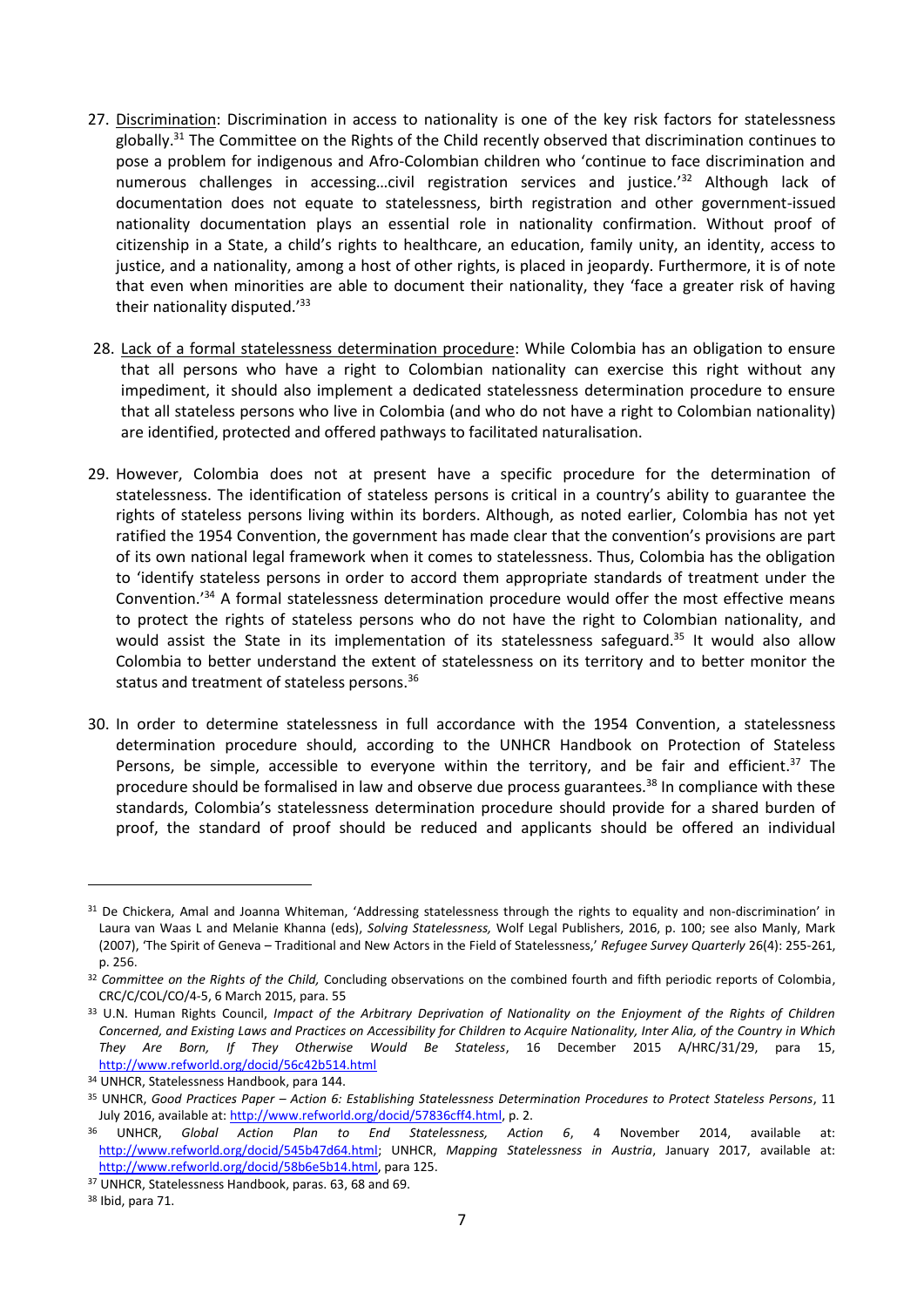interview.<sup>39</sup> Moreover, information and counselling about the procedure should be widely disseminated in order to facilitate access to the procedure.<sup>40</sup> Additional procedural and evidentiary safeguards for child applicants should be put in place, including 'priority processing of their claims, provision of appropriately trained legal representatives, interviewers and interpreters as well as the assumption of a greater share of the burden of proof by the State'.<sup>41</sup> Government officials who may come in contact with stateless persons through their regular work (for example, social services or immigration control) should be trained to identify potential applicants and should refer them to the determination procedure.<sup>42</sup> Finally, authorities involved in the identification of stateless persons should be provided with training on statelessness and the human rights of stateless persons.<sup>43</sup>

#### **Recommendations**

- 31. Based on the preceding overview, the Institute on Statelessness and Inclusion and the Americas Network on Nationality and Statelessness make the following recommendations, proposing that Colombia:
	- I. Ensure that all children born in the territory of Colombia, or to Colombian parents, are guaranteed without discrimination to their right to a nationality as enshrined in Article 7 of the Convention on the Rights of the Child.
	- II. Fully promote, respect, protect and fulfil its obligations towards stateless persons under international human rights law.
	- III. Ratify and fully implement the 1954 Convention relating to the Status of Stateless Persons.
	- IV. Establish a statelessness determination procedure, ensuring that the procedure is fair, effective and accessible to all persons in Colombia regardless of their legal status. The procedure should comply with international standards of due process and follow the procedural safeguards outlined in UNHCR's Handbook on Protection of Stateless Persons.
	- V. Allow for automatic acquisition of Colombian nationality for all children born in Colombia who would otherwise be stateless on a non-discretionary basis and in accordance with its obligations under Articles 2, 3 and 7 of the Convention of the Rights of the Child. Such children should not be required to naturalise and Colombian nationality should not be withheld from them if they cannot prove that they have no access to another nationality.
	- VI. Ensure universal and immediate access to birth registration with a special emphasis eradicating discrimination and other barriers to access faced by vulnerable populations, such as indigenous peoples, IDPs, returnees and Afro-Colombians.
	- VII. Institute a regular and comprehensive programme of mobile civil registry units that provide services to all communities living in remote, rural and border areas where such services are lacking.
	- VIII. Collect and make publicly available reliable, disaggregated data on statelessness, including data on stateless men, women and children, stateless persons in the asylum procedure and in detention, as well as on vulnerable populations such as indigenous peoples and Afro-Colombians.

<sup>39</sup> Ibid, paras. 71, 89-93.

<sup>40</sup> Ibid, para 68; UNHCR, *Good Practices Paper – Action 6*, p. 5.

<sup>41</sup> UNHCR, Statelessness Handbook, para 119.

<sup>42</sup> UNHCR, *Good Practices Paper – Action 6*, p. 4.

<sup>43</sup> Although Colombia only granted statelessness status to one individual in 2016, it is of note that Colombia's provision of a threeyear travel document to those it identifies as stateless surpasses the one-year travel document duration suggested in the 1954 Convention.